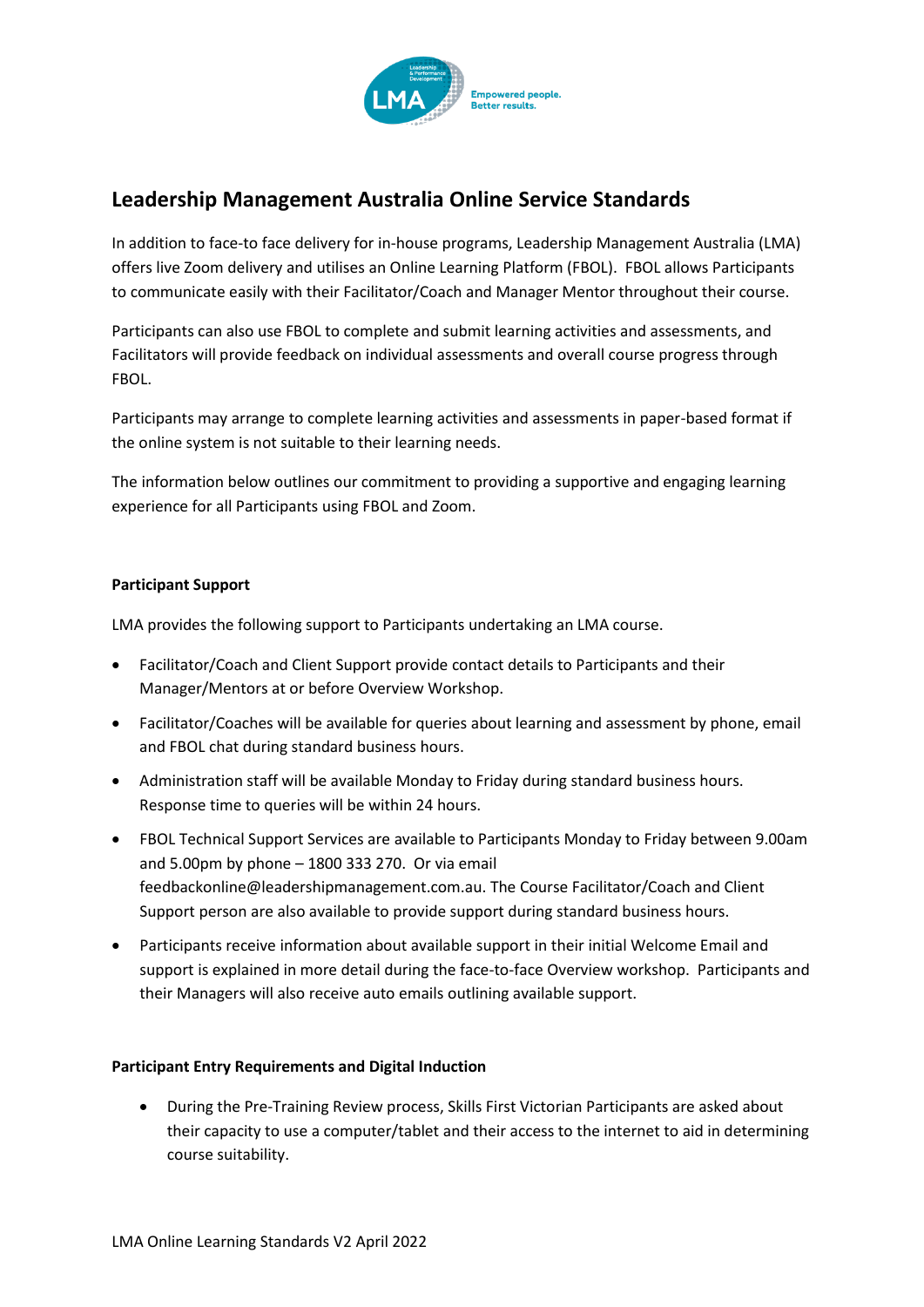

- The completion of the enrolment form and a Literacy and Numeracy Assessment are conducted online as a further indicator of a Participant's digital literacy.
- Digital literacy is discussed in at the Overview workshop. A fully paper-based assessment process is available for any Participants who cannot access or use technology, and learning resources are provided in digital, audio and hardcopy versions.
- A User Guide for the online learning system, FBOL is provided at the Overview Workshop.
- The system is also explained and demonstrated by the Facilitator and/or Client Support

## **Minimum Information Technology Requirements for Optimal use of FBOL**

- FBOL is a web based application and content is available on hand held devices including mobile phones and tablets.
- A PC or laptop running Internet Explorer 9+, or the latest version of Google Chrome, Mozilla Firefox, or similar web browser and access to the internet is required.

#### **Learning Materials**

- Learning materials are available in hard copy, digital copy and audio format.
- FBOL meets the Guidelines of Web Content Accessibility in its easily viewable content, simple navigation and user friendly menus and tools. FBOL can be viewed on Windows and Mac Operating Systems, mobile phones and tablets.

## **Student Engagement**

- Workshops are conducted either in a face-to-face environment or live via Zoom. Group work is a standard part of all workshops.
- Feedback to Participants on assessment tasks is provided via FBOL by the Facilitator/Coach, Client Support and designated Manager/Mentor. Feedback is collected from Participants during each face-to-face workshop, via Mid and Post Course Review Evaluations, via structured discussions with both the Participant and Manager/Mentor at Mid and Post Course, and from a final Course Evaluation form.
- Student activity is monitored by attendance an auto email is sent to the Manager/Mentor and Client support if a Participant does not attend a workshop. Facilitators will speak oneon-one to Participants who are not engaging and follow this up with a call to their Manager/Mentor. Coaching plans are put in place to assist Participants who are behind.